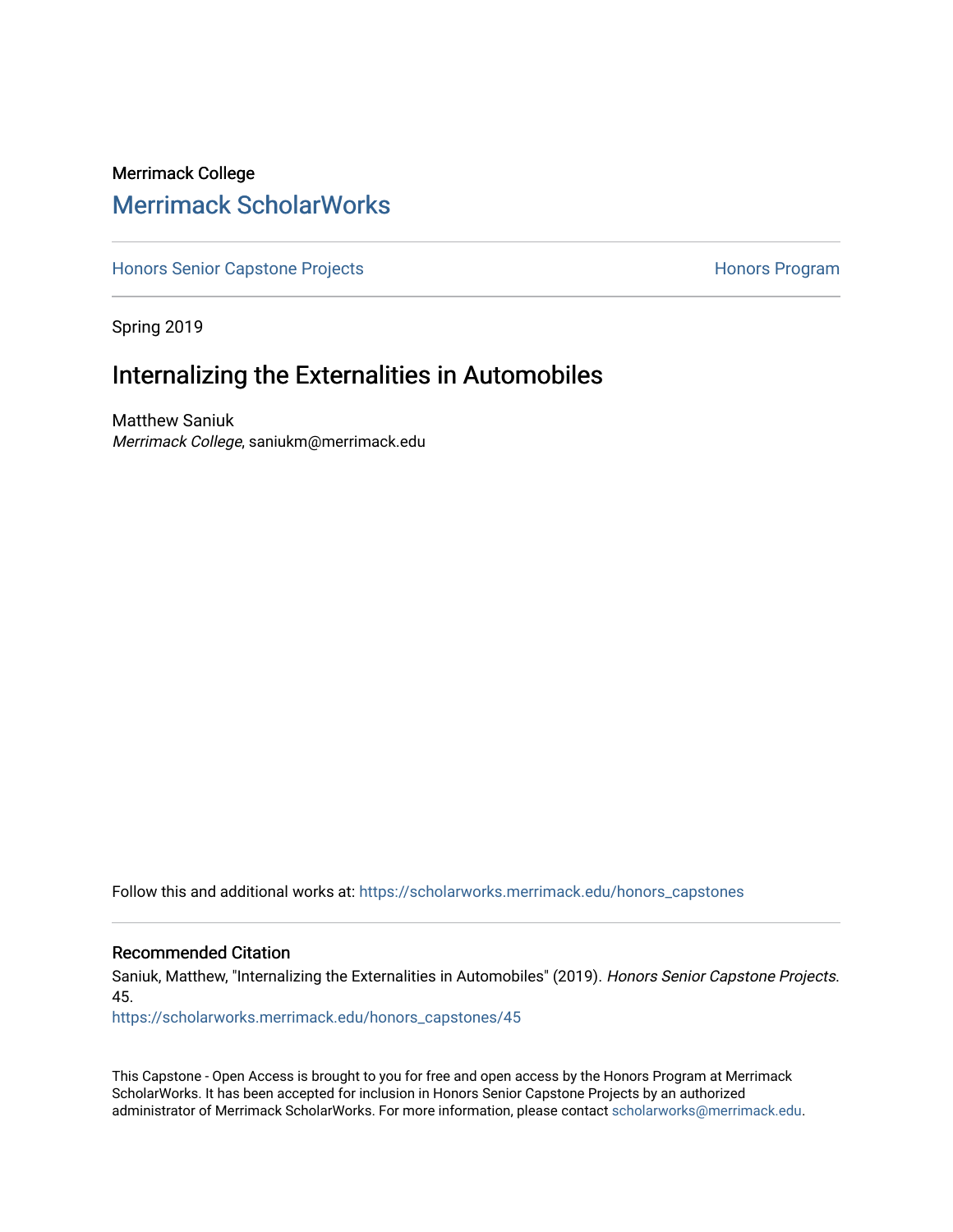Matthew Saniuk

December 12, 2018

## ECO4800

## Internalizing the Externalities in Automobiles

## *Introduction*

This project will consist of an analysis of the automobile markets within Massachusetts. To start, the project will look at the history of electric vehicles. Specifically looking at how the market started, why research began to increase again in the 1970s, to their rise in popularity in the  $21<sup>st</sup>$  century, and to how countries are now banning internal combustion engines and fully incorporating hybrid and electric vehicles. From there, the project will consist of an analysis of the Alternative Fuel Life-Cycle Environmental and Economic Transpiration (AFLEET) tool developed by the US Department of Energy (Energy.gov). The AFLEET tool is a calculator designed to provided comparable information about different vehicles. This information includes annual fuel and electricity costs, annual emissions, annual operating costs, and a cost of ownership. Based upon the research from The Greenhouse Gases, Regulated Emissions, and Energy use in Transportation Model (GREET) which is a calculator designed to calculate external costs based upon a polluter the AFLEET tool provides emissions in pounds of carbon dioxide, which can be converted to metric tons of carbon dioxide. From there, based upon ExternE's analysis of a price of carbon per metric ton, one can place an environmental cost based upon carbon emissions. This would then create a full economic cost based upon price of the vehicle, annual fuel and electricity cost, annual operating costs, and environmental costs. From there, this project will look into solutions of how to internalize these environmental costs into the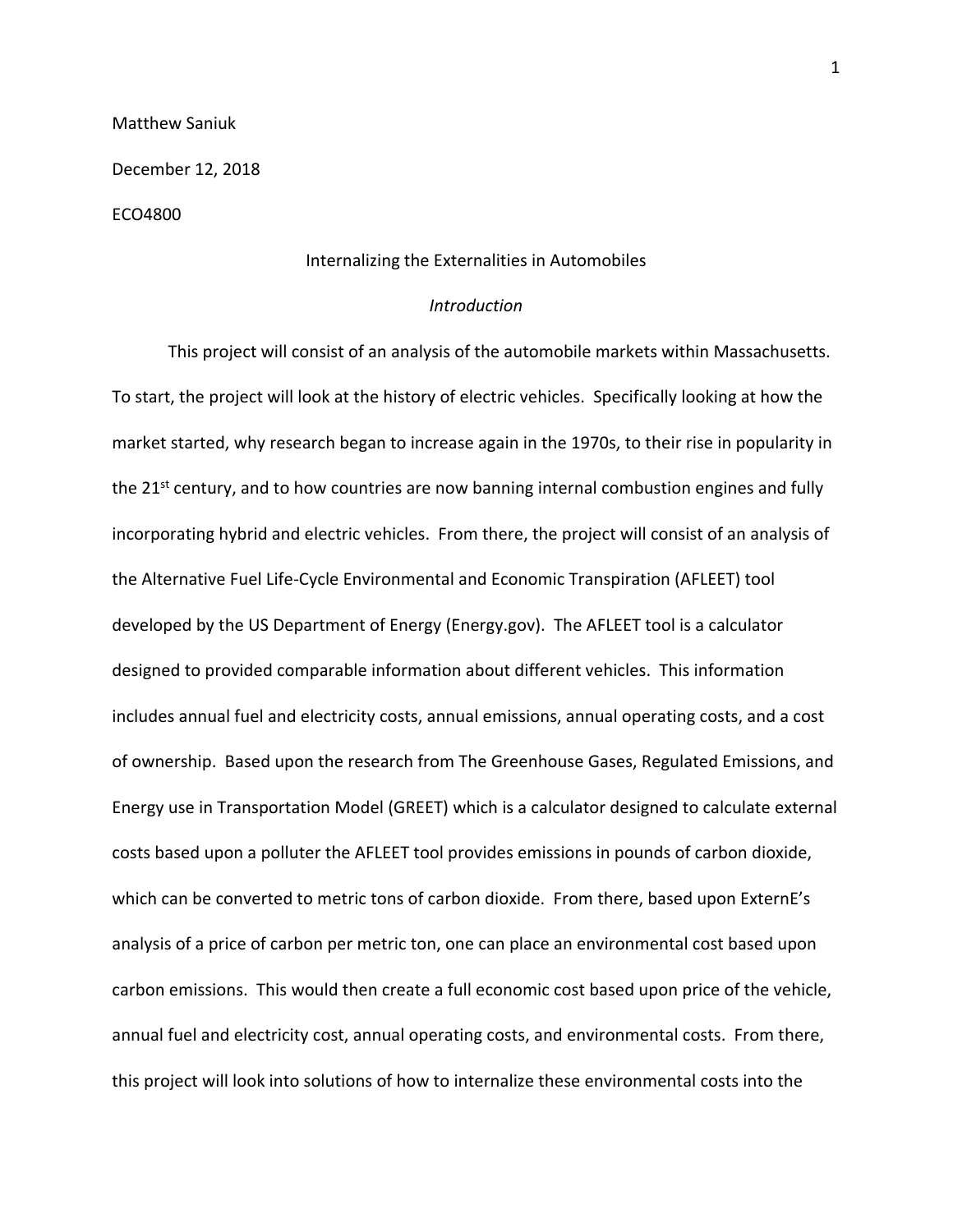price of the vehicle. This includes the externalities from mining the gasoline or the externalities from producing electricity. Possible solutions to internalize externalities include CAFE standards, Pigouvian taxes, Pigouvian subsidies, pollution permits, and cap and trade programs. Next, the project will look into mainstreaming electric vehicles in Massachusetts by comparing Massachusetts to the U.K. Finally, the project will conclude by summing up this research and offer policy recommendation for the state of Massachusetts.

## *History of Electric Vehicles*

The history of the electric vehicle dates back to the early 1800s when British investor Robert Anderson developed the first crude electric carriage ("History of EVs"). However, it was not until 1890 when American born William Morrison made the first ever American electric car. This six-passenger vehicle was able to drive 14 miles per hour and helped spark an interest in the growing field. By the year 1900 electric vehicles grew to a third of all vehicles on the road, and by the early 1900s, electric vehicles were the cars of choice. They did not have a lot of the negative drawbacks of steam or gasoline cars. Electric vehicles were easy to drive, they did not emit a smelly pollutant, they were silent, and as more people gained access to electricity, they became easier to charge. However, that all changed starting with the invention of the Model T in 1908. By 1912, the Model T was sold for only \$650 while an electric car was selling for \$1,750. Also, in 1912 Charles Kettering invented the electric starter which got rid of the hand crank which made gasoline cars easier to start. By the 1920s, the United States discovered crude oil in Texas which caused gas prices to plummet and gas stations began to pop up across the country. With the start of the Great depression in 1929, electric vehicles completely disappeared from the market by 1935 because of the cheaper gas models.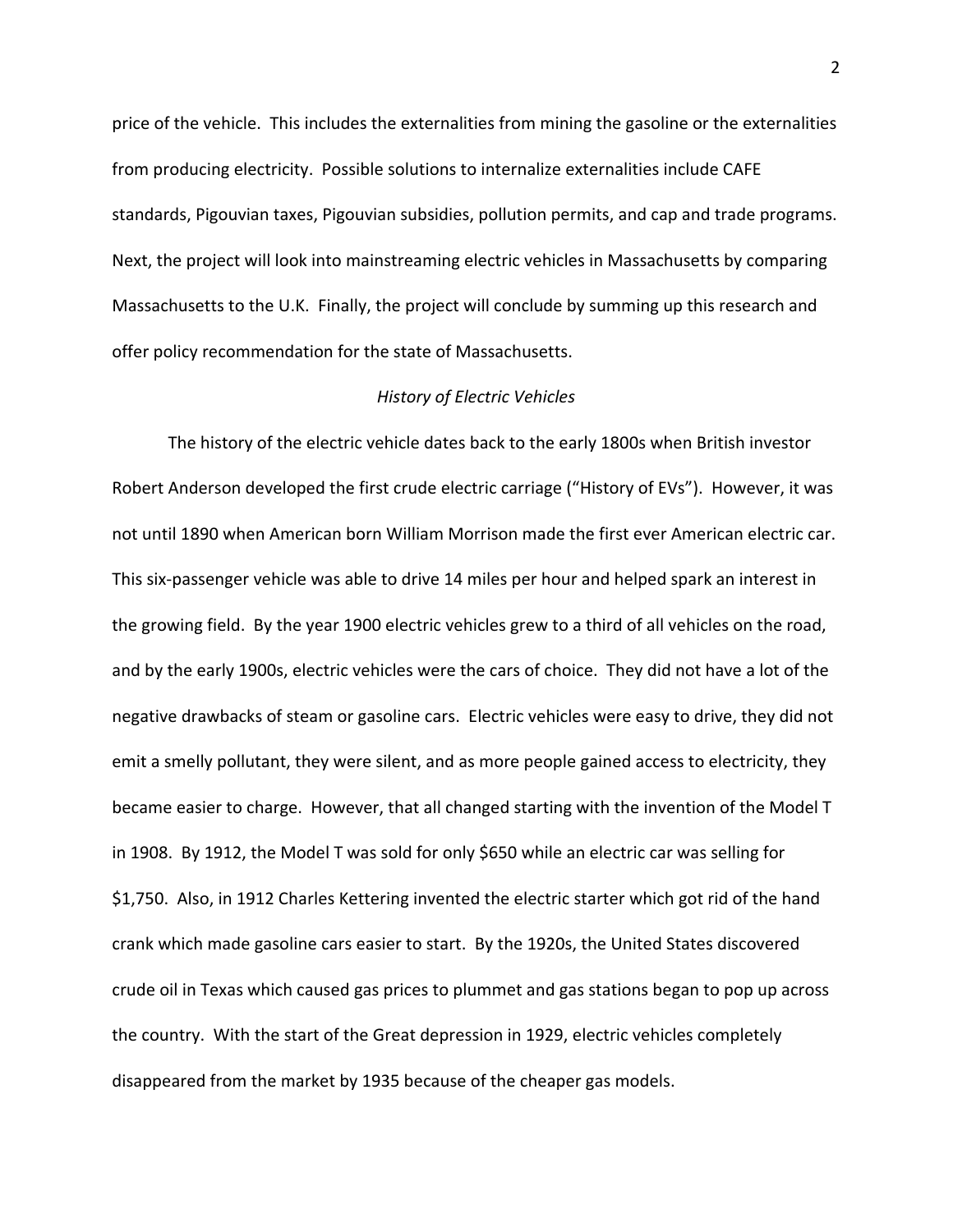However, the want and need for alternative vehicles came back to light in the late 1960s and early 1970s. As oil prices were skyrocketing which caused gasoline shortages, culminating with the 1973 OPEC Oil Embargo, many people in the United States wanted to lower the US dependence on foreign oil. One way to decrease this dependence would be by promoting electric vehicles. Congress noticed this and passed the Electric and Hybrid Vehicle Research, Development, and Demonstration Act of 1976, which authorized the Energy Department to support the research and development of electric vehicles. In 1974, the Sebring Vanguard was created with a top speed of 44 miles per hour and a range of 50 to 60 miles. The Sebring Vanguard was the most produced American electric vehicle until the Tesla Roadster passed it in 2011 (Thompson). However, even with many of the successes for electric vehicles in this era electric vehicles were very limited in the sense that their top speed was 45 miles per hour and most electric vehicles had a range of 40 miles before needing to be recharged ("History of  $EVS''$ ).

After gas prices returned to normal, the want for alternative forms of vehicles lessened until the 1990s when federal policy renewed the interest in electric vehicles. The 1990 Clean Air Act Amendment and the 1992 Energy Policy Act spurred investment in electric vehicles. The California Air Resources Board also passed new regulations requiring automakers to make and sell at least one zero-emission vehicle in order for them to sell their cars in the state (Thompson). Because of these low gas prices and the booming economy of the 1990s, there was not much public attention for more fuel-efficient vehicles so therefore electric vehicles did not have a huge increase in sales even with the attention from the federal government.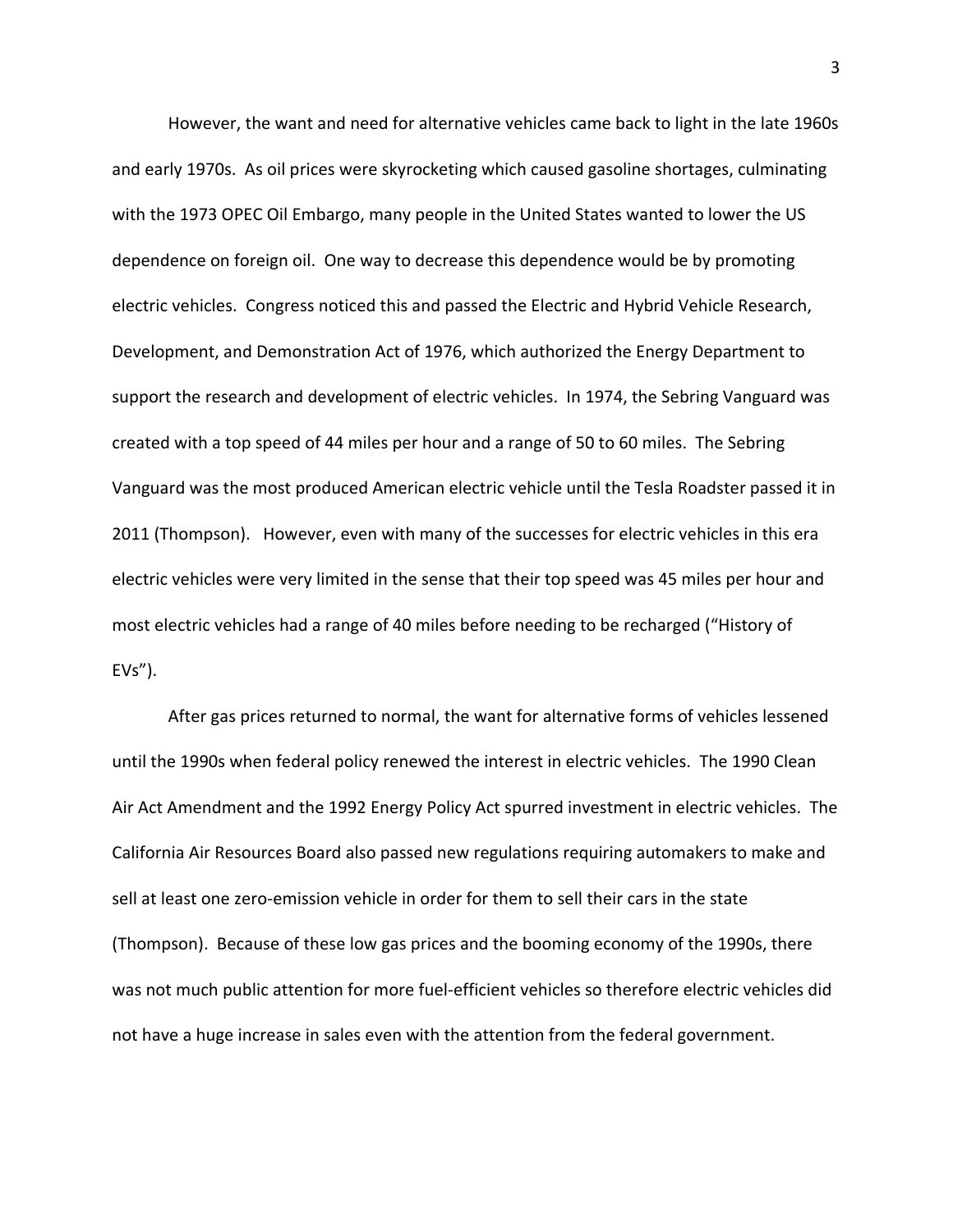The biggest turning point for electric vehicles was the creation of the Toyota Prius in 1997 ("History of EVs"). The Toyota Prius was the first mass produced hybrid electric vehicle. This is due in part because of the Great Recession which saw rising gas prices and because of global concern about carbon emissions due to climate change. The next turning point for electric vehicles was when Tesla Motors announced that it would start producing a luxury electric sports car. To do this, Tesla got a \$465 million loan from the Department of Energy, and it was actually able to repay the loan nine years early. Since then, Tesla Motors has become the largest automobile industry employer in California. In late 2010, the Chevy Volt and the Nissan LEAF were released in the United States. The Chevy Volt was the first commercially available plug-in-hybrid and the Nissan LEAF was the first battery electric vehicle. Through President Obama's Recovery Act, \$115 million was invested in charging infrastructure which installed 18,000 charging stations. By 2014, there is now 8,000 new charging locations and over 20,000 charging outlets. The new lithium-ion battery cuts the costs fifty percent which allows electric vehicles to be more competitive. In 2012, President Obama launched the EV Everywhere Challenge, which is an Energy Department initiative to make plug in electric vehicles more affordable than combustion engines by 2022. Globally, electric vehicles will make up a third of the global market by 2040 and by 2025 half of the global electric vehicle market will be from China (Cunningham). If both electric vehicles and combustion engines are unsubsidized, electric vehicles are projected to hit cost parity by 2024.

#### *How to Determine the Full Economic Cost of an Automobile*

The full economic cost of an automobile can be found based upon the price of the car, annual fuel or electricity cost, annual operating cost, and the environmental cost. This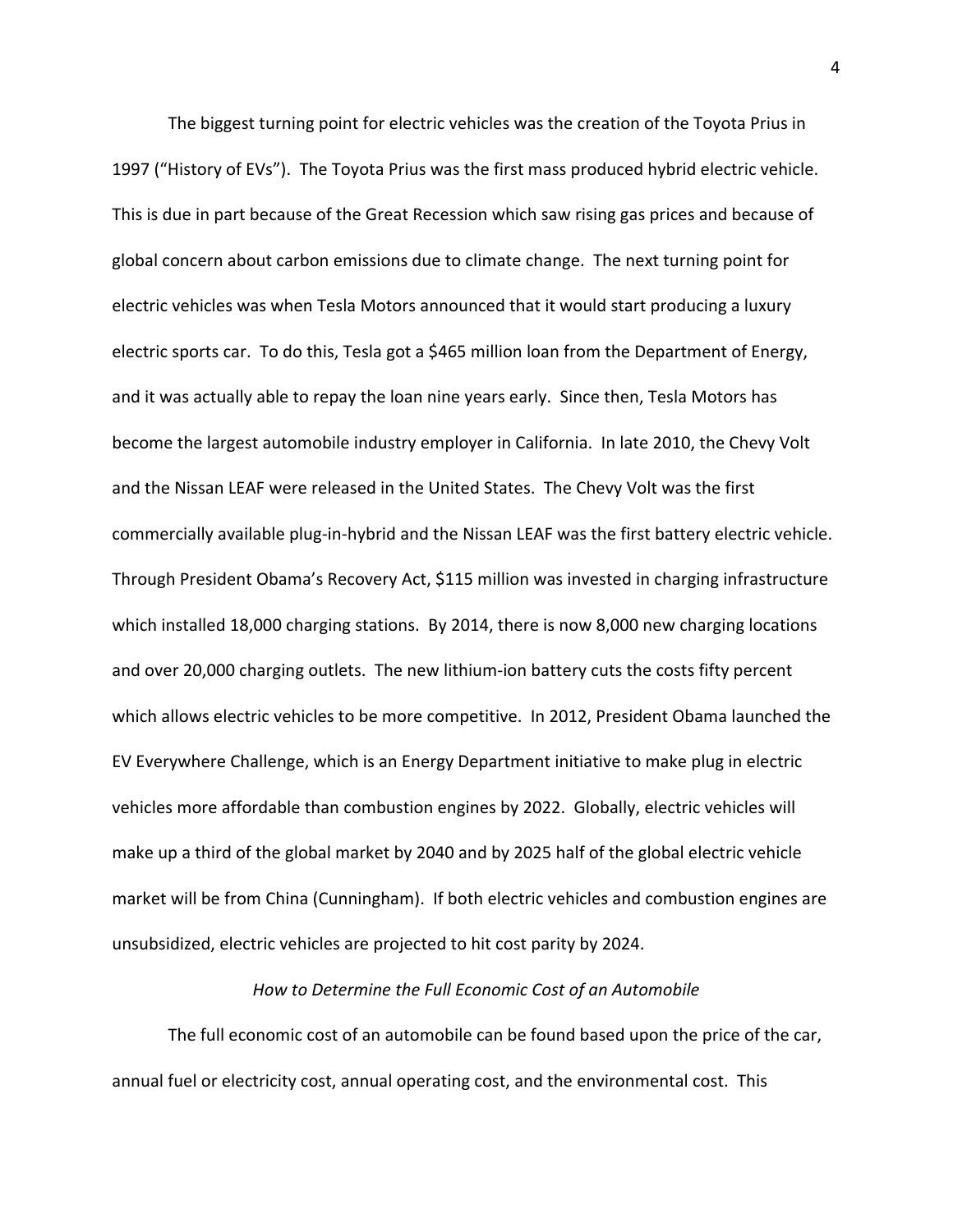information is based upon the Alternative Fuel Life-Cycle Environmental and Economic Transportation (AFLEET) tool developed by the US Department of Energy (Energy.gov). AFLEET is a calculator designed to internalize much of the costs when buying a car. The price of the car that AFLEET uses is determined from Edmunds List. The Annual Fuel or Electricity Costs is based upon the fuel mileage of the car, yearly driving distance, and the price of the fuel. The fuel mileage data that AFLEET uses is taken from fueleconomy.gov. AFLEET uses an average yearly driving distance of 11,926 miles with 5,301 miles in the city and 6,6,25 miles on the highway. The cost of gasoline is based upon the Massachusetts state average price of regular gasoline with is \$2.75 ("MA Gas Prices"). The Electricity Cost per kilowatt-hour (kWh) is based upon the US Energy Information Administration average retail price of 20 cents per kWh. ("State Electricity Profiles"). The annual fuel cost is achieved by diving the number of miles driven by the miles per gallon of the selected car and multiplying that by the price of the fuel of the vehicle. The annual operating cost is a sum of costs such as tires, maintenance, registration fees, license fees, and insurance. These costs are taken from a study done by the American Automobile Association (AAA) and represent the average costs based upon the model of the car (Stepp). The environmental costs are determined by calculating the emissions emitted in pounds per carbon dioxide, converting that number into metric tons of carbon dioxide, to multiplying the metric tons of carbon dioxide by the determined external price of carbon. The annual emissions are determined from the full fuel cycle based upon The Greenhouse Gases, Regulated Emissions, and Energy use in Transportation Model (GREET). The GREET model analysis the energy use and emissions output of various vehicle and fuel combinations ("Energy Systems"). To calculate emissions from electricity, GREET uses the EPA Power Profiler to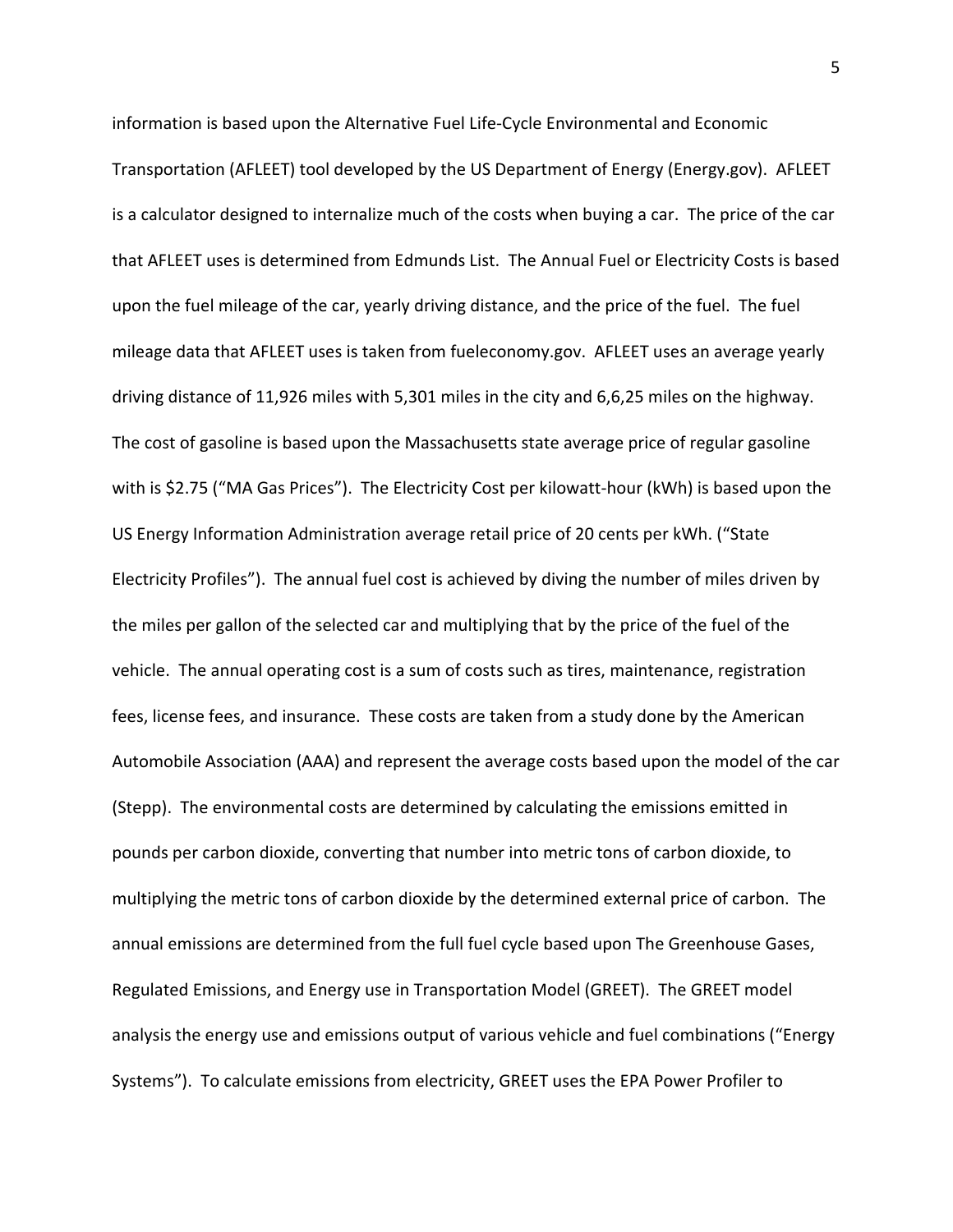determine the energy mix of a specific state. AFLEET then uses the GREET model to demine the yearly emissions based upon the input variables such as fuel mileage which they put in pounds of carbon dioxide equivalent. Carbon dioxide equivalent is a way to compare emission across different pollutants. The external cost of carbon is based off of the research of ExternE. ExternE is a global organization that was launched to determine a price of carbon ("Externalities of Energy"). Based upon their estimates, they determined a lower and upper emissions cost estimate. The lower estimate is around \$12 per metric ton of carbon and the upper estimate is \$350 per metric ton of carbon. Figures 1-3 uses both estimates in pricing carbon. The cost of ownership or full economic cost is determined by adding the price of the vehicle, annual fuel or electricity cost, annual operating cost, and the annual environmental cost. There is an average assumption of a 10.6 years lifetime ownership of the vehicle.



Figure 2 shows the relationship between price and cost of ownership between the Chevy Malibu, the Chevy Malibu hybrid, and the Chevy Volt. As seen in the graph, the Chevy Volt is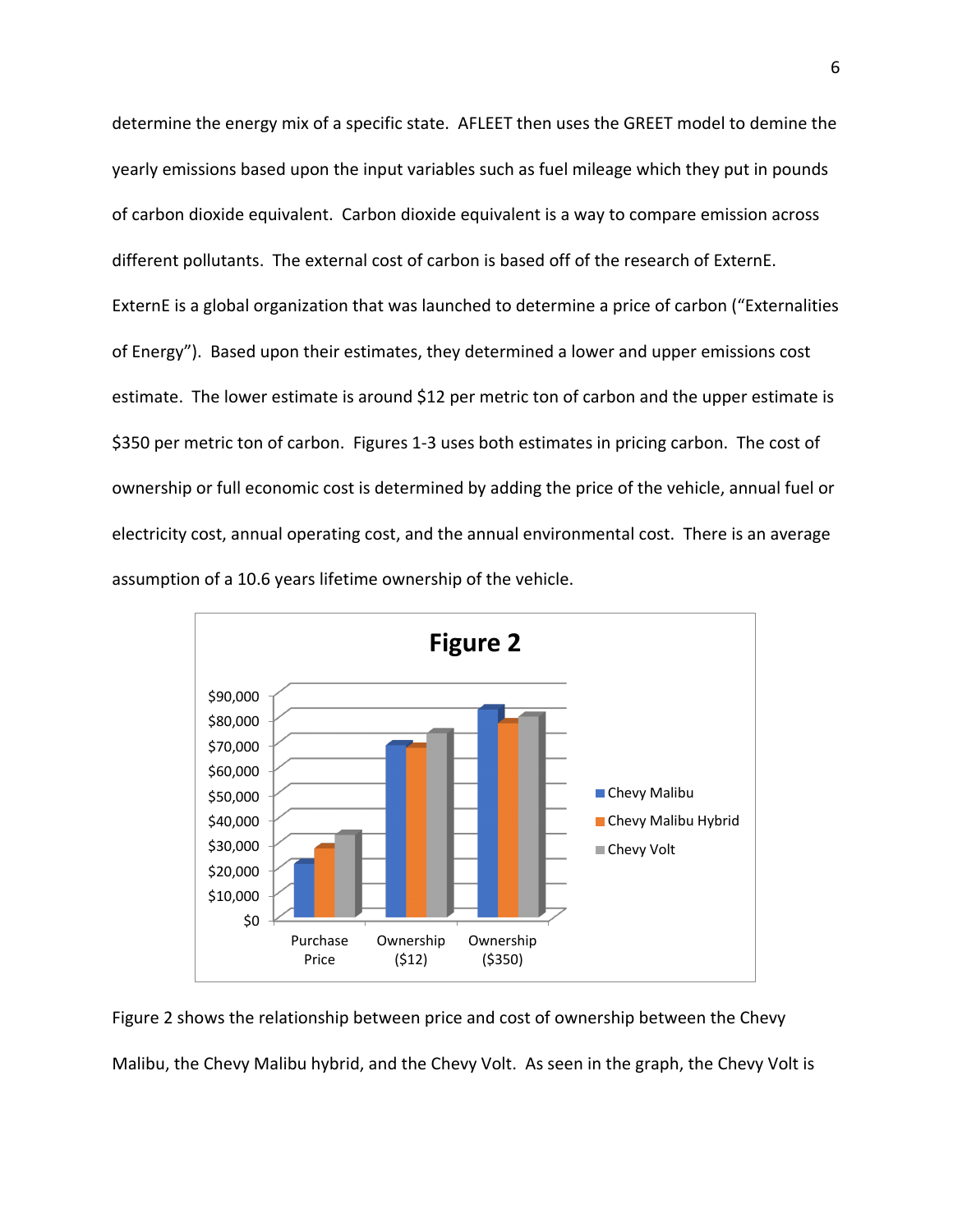the most expensive while the Chevy Malibu is the cheapest. However, when looking at the lifetime cost of ownership, the Chevy Malibu is the most expensive with the Chevy Malibu Hybrid being the cheapest. The Chevy Malibu was originally about \$6,000 cheaper than the hybrid version but when looking at the environmental costs the Chevy Malibu is about \$1,000- \$6,000 more expensive.



Figure 3 shows a similar idea. When looking at the Nissan LEAF compared to the Nissan 370Z, the same relationship is true. When looking at current pricing the LEAF is about \$1,000 more expensive, however when doing a full cost analysis, the LEAF becomes about \$18,000-\$32,000 cheaper, which could be enough savings to buy another Nissan 370Z. This shows the potential savings and viability of electric vehicles and hybrids if environmental impacts were incorporated into pricing.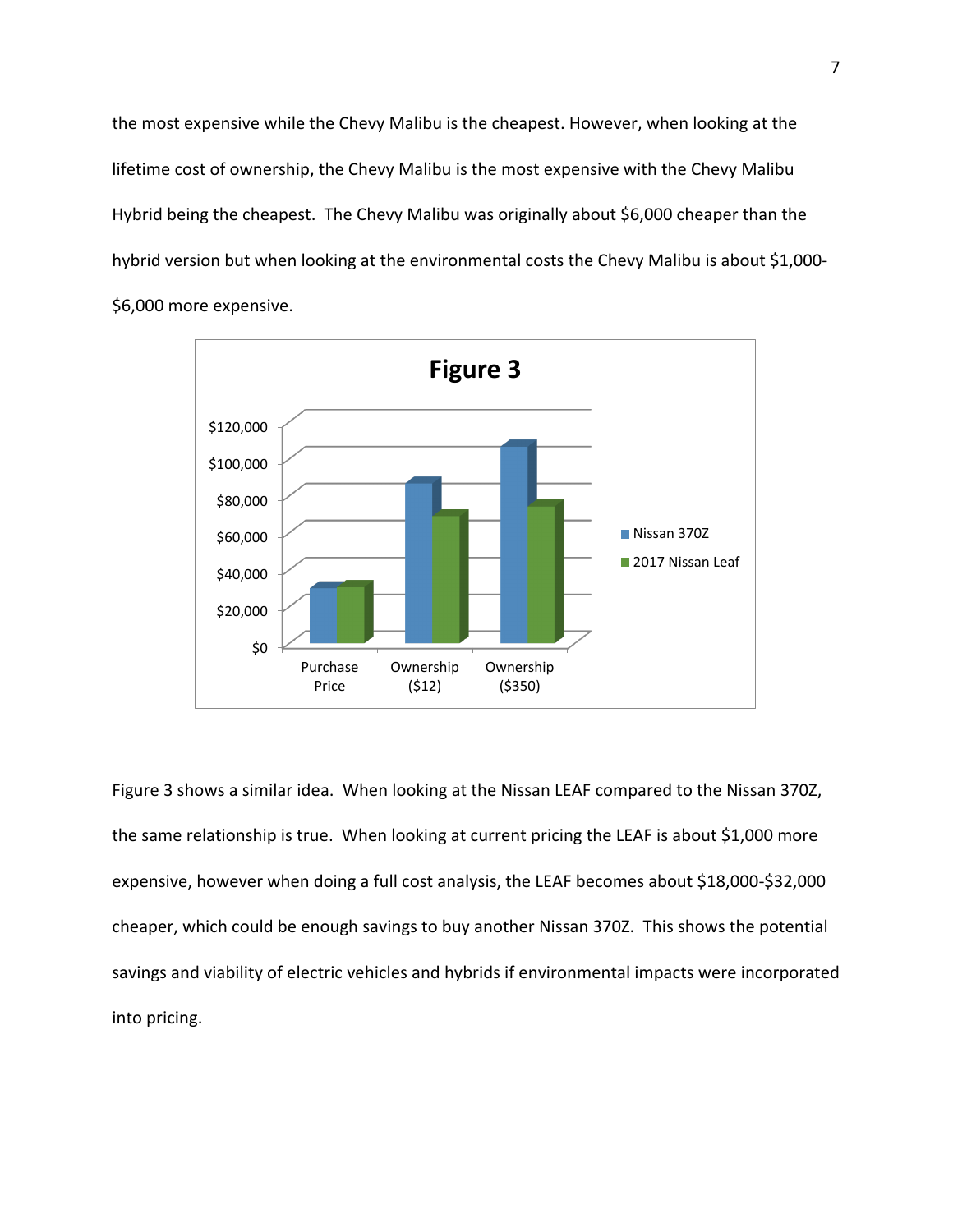

Figure 4 reiterates the previous figures while comparing the different Toyota models. While the Toyota Avalon and Camry Hybrid cost more than the regular Toyota Avalon and Toyota Camry when incorporating environmental costs into the cost of ownership, the Avalon Hybrid and Camry Hybrid are much more cost effective and can save you about \$13,000.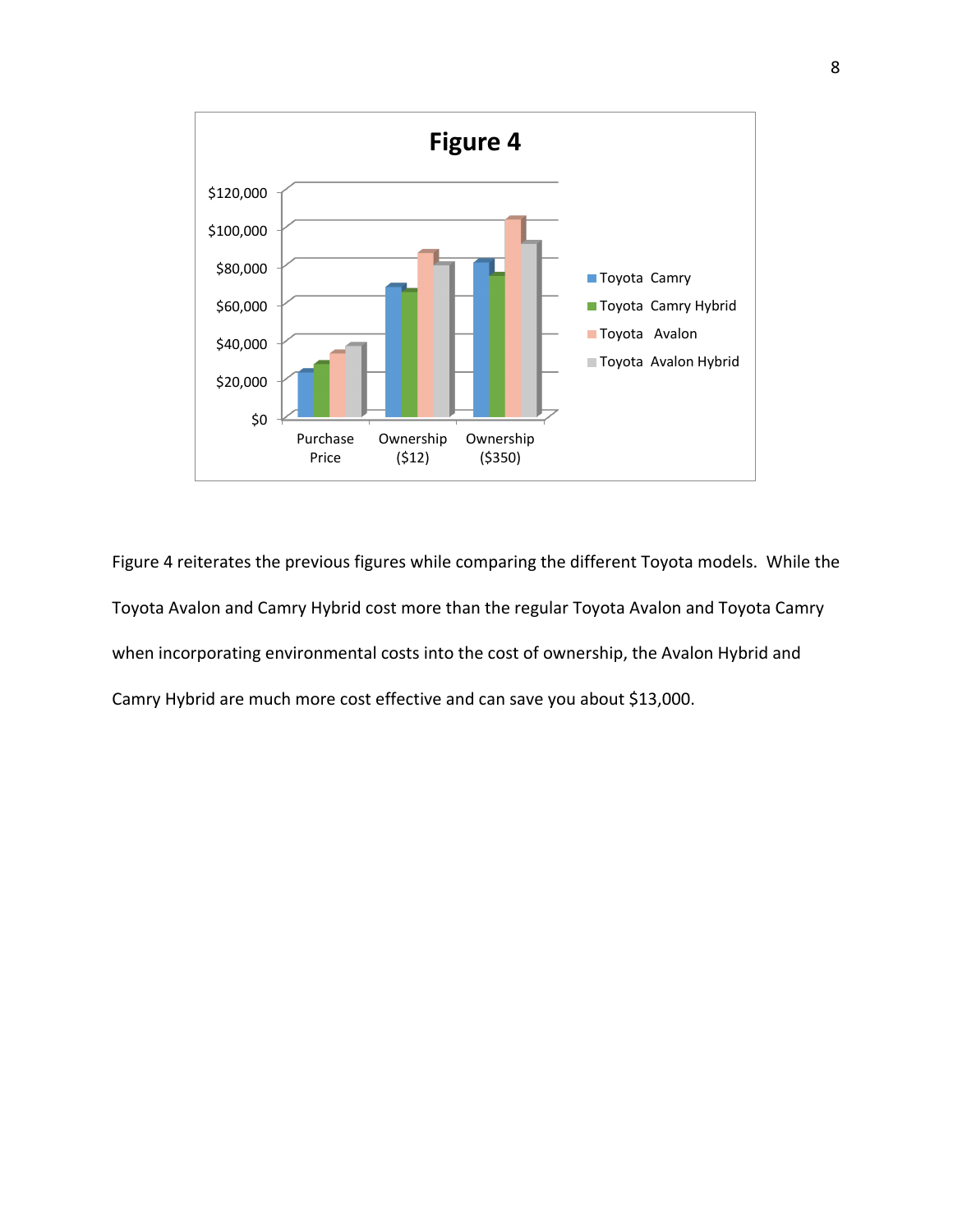Figure 1:

| Make         | Model                | Price             | <b>Fuel Type</b>        | Annual Fuel Use/<br><b>Electricity Use</b> | <b>Annual Fuel</b><br>Cost/Electricity<br>Cost | Annual<br><b>Emissions</b><br>{metric ton<br>of CO2) | <b>Emissions</b><br>Cost (\$12) | <b>Emissions Cost</b><br>(5350) | Annual<br><b>Operating</b><br>Cost | Cost of<br>Ownership<br>(512) | Cost of<br>Ownership<br>\$350) |
|--------------|----------------------|-------------------|-------------------------|--------------------------------------------|------------------------------------------------|------------------------------------------------------|---------------------------------|---------------------------------|------------------------------------|-------------------------------|--------------------------------|
| <b>Buick</b> | LaCrosse             |                   | \$32,065 Gasoline       | 473 gal                                    | \$1,301                                        | 5.15                                                 | \$139.05                        | \$1,802.50                      | \$3,559.00                         | \$85,054.93                   | \$102,687.50                   |
| Chevy        | <b>Cruze Premier</b> |                   | \$23,475 Gasoline       | 353 gal                                    | \$970                                          | 3.84                                                 | \$103.68                        | \$1,344.00                      | \$3,227.00                         | \$69,062.21                   | \$82,209.60                    |
| Chevy        | Impala               |                   | \$27,895 Gasoline       | 462 gal                                    | \$1,270                                        | 5.03                                                 | \$135.81                        | \$1,760.50                      | \$3,528.00                         | \$80,193.39                   | \$97,415.10                    |
| Chevy        | Malibu               |                   | \$21.680 Gasoline       | 380 gal                                    | \$1,046                                        | 4.14                                                 | \$111.78                        | \$1,449.00                      | \$3,304.00                         | \$68,974.87                   | \$83,149.40                    |
| Chevy        | Malibu Hybrid        | \$27,875 Hybrid   |                         | 262 gal                                    | \$721                                          | 2.86                                                 | \$77.22                         | \$1,001.00                      | \$2,979.00                         | \$67,913.53                   | \$77,705.60                    |
| Chevy        | Volt                 |                   |                         | \$33,220 Plug in Hybrid 68 gal/ 2812 kWh   | \$752                                          | 1.94                                                 | \$52.38                         | \$679.00                        | \$3,010.00                         | \$73,652.43                   | \$80,294.60                    |
| Chrysler     | 300                  |                   | \$28,995 Gasoline       | 500 gal                                    | \$1,375                                        | 5.44                                                 | \$146.88                        | \$1,904.00                      | \$3,632.00                         | \$83,626.13                   | \$102,251.60                   |
| <b>Dodge</b> | Challenger           |                   | \$26,995 Gasoline       | 500 gal                                    | \$1,375                                        | 5.44                                                 | \$146.88                        | \$1,904.00                      | \$3,632.00                         | \$81,626.13                   | \$100,251.60                   |
| Dodge        | Charger              |                   | \$28,495 Gasoline       | 500 gal                                    | \$1,375                                        | 5.44                                                 | \$146.88                        | \$1,904.00                      | \$3,632.00                         | \$83,126.13                   | \$101,751.60                   |
| Ford         | <b>Fusion</b>        |                   | \$27,045 Gasoline       | 493 gal                                    | \$1,357                                        | 5.37                                                 | \$144.99                        | \$1,879.50                      | \$3,615.00                         | \$81,285.09                   | \$99,670.90                    |
| Ford         | <b>Fusion Energi</b> |                   | \$33,120 Plug in Hybrid | 146 gal/ 2028 kWh                          | \$808                                          | 2.45                                                 | \$66.15                         | \$857.50                        | \$3,066.00                         | \$74,885.59                   | \$83,273.90                    |
| Ford         | <b>Fusion Hybrid</b> | \$25,295 Hybrid   |                         | 285 gal                                    | \$783                                          | 3.1                                                  | \$83.70                         | \$1,085.00                      | \$3,041.00                         | \$66,716.62                   | \$77,330.40                    |
| Honda        | Civic                |                   | \$19,700 Gasoline       | 357 gal                                    | \$982                                          | 3.89                                                 | \$105.03                        | \$1,361.50                      | \$3,240.00                         | \$65,566.52                   | \$78,885.10                    |
| Honda        | Fit                  |                   | \$16,190 Gasoline       | 326 gal                                    | \$897                                          | 3.55                                                 | \$95.85                         | \$1,242.50                      | \$3,155.00                         | \$60,157.21                   | \$72,311.70                    |
| 2017 Honda   | Accord               |                   | \$30,895 Gasoline       | 453 gal                                    | \$1,246                                        | 4.93                                                 | \$133.11                        | \$1,725.50                      | \$3,504.00                         | \$82,655.97                   | \$99,535.30                    |
| 2017 Honda   | <b>Accord Hybrid</b> | \$29,605 Hybrid   |                         | 249 gal                                    | \$685                                          | 2.71                                                 | \$73.17                         | \$948.50                        | \$2,943.00                         | \$68,837.40                   | \$78,115.90                    |
| Hyundai      | Elantra              |                   | \$16,950 Gasoline       | 368 gal                                    | \$1,013                                        | 4.01                                                 | \$108.27                        | \$1,403.50                      | \$3,271.00                         | \$63,508.06                   | \$77,237.50                    |
| Hyundai      | Sonata               |                   | \$22,650 Gasoline       | 401 gal                                    | \$1,104                                        | 3.37                                                 | \$90.99                         | \$1,179.50                      | \$3,361.00                         | \$70,943.49                   | \$82,481.70                    |
| Kia          | Forte                |                   | \$16,600 Gasoline       | 362 gal                                    | \$995                                          | 3.94                                                 | \$106.38                        | \$1,379.00                      | \$3,253.00                         | \$62,756.43                   | \$76,246.20                    |
| Kia          | Optima               |                   | \$22,500 Gasoline       | 455 gal                                    | \$1,250                                        | 4.95                                                 | \$133.65                        | \$1,732.50                      | \$3,508.00                         | \$74,351.49                   | \$91,299.30                    |
| Kia          | Rio                  |                   | \$14.165 Gasoline       | 368 gal                                    | \$1,013                                        | 4.01                                                 | \$108.27                        | \$1,403.50                      | \$3,271.00                         | \$60,723.06                   | \$74,452.50                    |
| Mazda        | 3                    |                   | \$18,095 Gasoline       | 364 gal                                    | \$1,000                                        | 3.96                                                 | \$106.92                        | \$1,386.00                      | \$3,258.00                         | \$64,363.15                   | \$77,921.40                    |
| 2017 Nissan  | <b>LEAF</b>          | \$30,680 Electric |                         | 3652 kWh                                   | \$733                                          | 1.55                                                 | \$41.85                         | \$542.50                        | \$2,838.00                         | \$68,976.21                   | \$74,283.10                    |
| Nissan       | 3707                 |                   | \$29,990 Gasoline       | 534 gal                                    | \$1,468                                        | 5.81                                                 | \$156.87                        | \$2,033.50                      | \$3,726.00                         | \$86,709.22                   | \$106,601.50                   |
| Subaru       | Impreza              |                   | \$18,495 Gasoline       | 428 gal                                    | \$1,177                                        | 4.66                                                 | \$125.82                        | \$1,631.00                      | \$3,434.00                         | \$68,705.29                   | \$84,660.20                    |
| Subaru       | Legacy               |                   | \$22,195 Gasoline       | 407 gal                                    | \$1,119                                        | 4.43                                                 | \$119.61                        | \$1,550.50                      | \$3,377.00                         | \$71.120.47                   | \$86,287.90                    |
| Toyota       | Avalon Hybrid        | \$37,500 Hybrid   |                         | 302 gal                                    | \$832                                          | 3.29                                                 | \$88.83                         | \$1.151.50                      | \$3,089.00                         | \$80,004.20                   | \$91,268.50                    |
| Toyota       | Camry                |                   | \$23,495 Gasoline       | 344 gal                                    | \$947                                          | 3.75                                                 | \$101.25                        | \$1,312.50                      | \$3,205.00                         | \$68,579.45                   | \$81,418.70                    |
| Toyota       | Camry Hybrid         | \$27,800 Hybrid   |                         | 229 gal                                    | \$630                                          | 2.49                                                 | \$67.23                         | \$871.50                        | \$2,887.00                         | \$65,792.84                   | \$74,318.10                    |
| Toyota       | Corolla              |                   | \$18,550 Gasoline       | 373 gal                                    | \$1,027                                        | 4.06                                                 | \$109.62                        | \$1,421.00                      | \$3,284.00                         | \$65,408.57                   | \$79,309.20                    |
| Toyota       | Avalon               |                   | \$33,500 Gasoline       | 473 gal                                    | \$1,301                                        | 5.15                                                 | \$139.05                        | \$1,802.50                      | \$3,559.00                         | \$86,489.93                   | \$104,122.50                   |

Based upon the data from Figure 1, hybrids and electric vehicles have a much lower lifetime cost of ownership if environmental costs are taken into consideration, whether using the upper or lower estimate. The question then becomes, how can environmental costs be internalized.

## *Solutions to Internalizing Externalities*

An externality is when an activity of one entity directly affects the welfare of another outside of market activities (Rosen). These types of activities can either be positive, such as vaccinations, or negative, such as carbon emissions. The cause of an externality can be seen as an inability to establish property rights or as a failure in the market. These market failures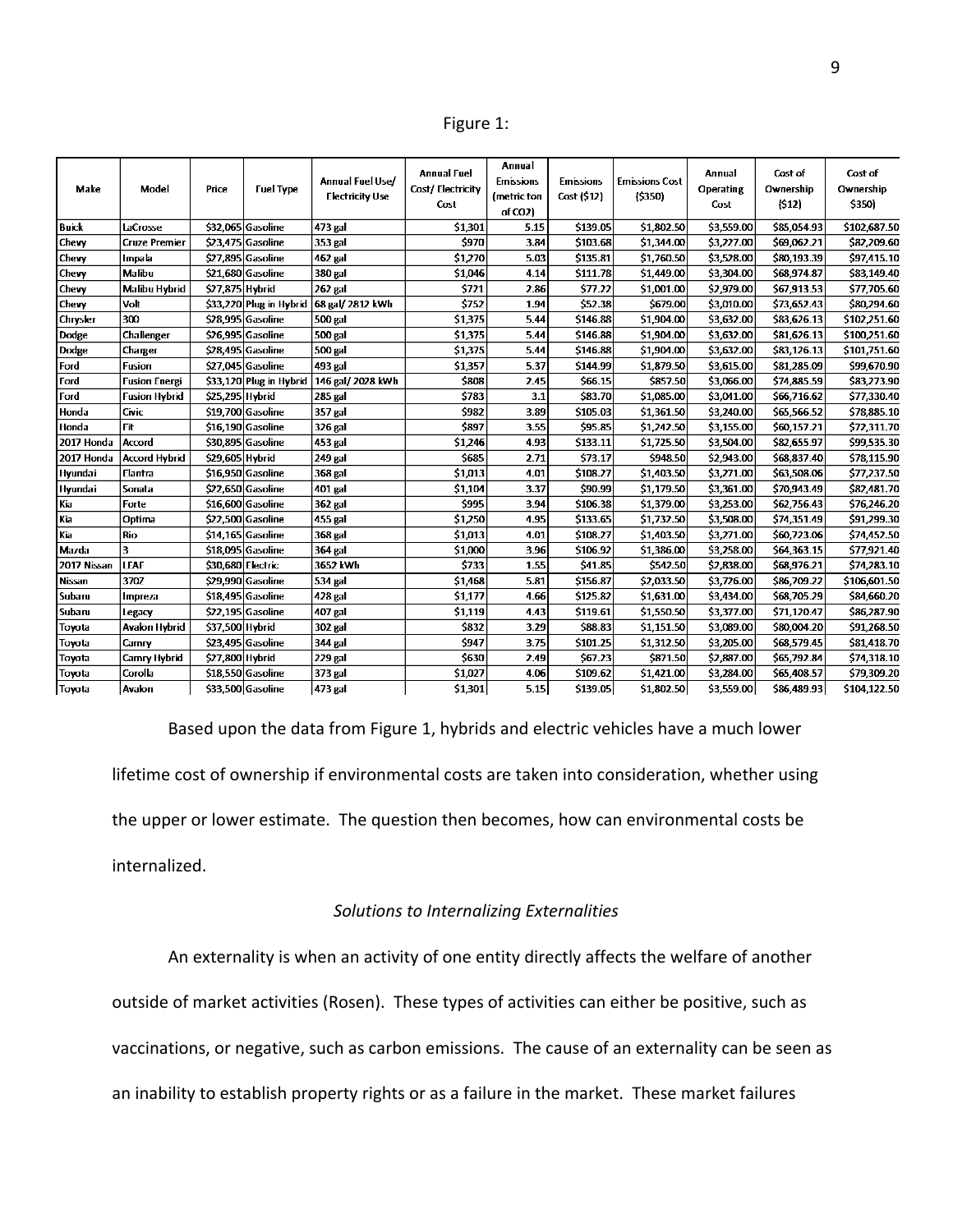include inadequate research and demand, demonstration, and deployment of new technology, imperfections in risk or capital markets, inadequate public networks, inadequate reliable information, and inadequate appreciation of co-benefits (Gough 69). There are many different ways to incorporate an externality into a market. This includes Pigouvian taxes or subsidies, pollution permits, cap and trade programs, CAFE standards, and through direct government regulation.

A Pigouvian tax or subsidy is a tax or subsidy levied on a market activity that generates an externality. With the assumption is that all firms try to maximize profits, they operate where their marginal benefit equals their marginal private costs. However, there is a socially efficient output that occurs where marginal social cost equals marginal benefit. This marginal social cost is equal to marginal private cost plus marginal damage (Rosen 93). If the socially efficient output is different from the actually output that the firm produces, then there is an externality in the market. Therefore, this externality can be seen as marginal damage, which is the amount needed of the tax or subsidy to balance the market. Some benefits of Pigouvian taxes are that it directly internalizes the externality, and it can discourage the use of gasoline powered cars (Eidelwein). However, some problems with Pigouvian taxes is that it can be difficult to estimate marginal damage, which can make it difficult to find the correct tax rate, it can be hard to impose the burden the tax on produces and not consumer, and it can be hard to gain public approval of such taxes (Rosen).

Another solution to internalizing externalities is pollution permits. This pollution permits would be sold by the government which brings in revenue. One type of a pollution permit system would be a cap and trade program. This occurs when the government sets a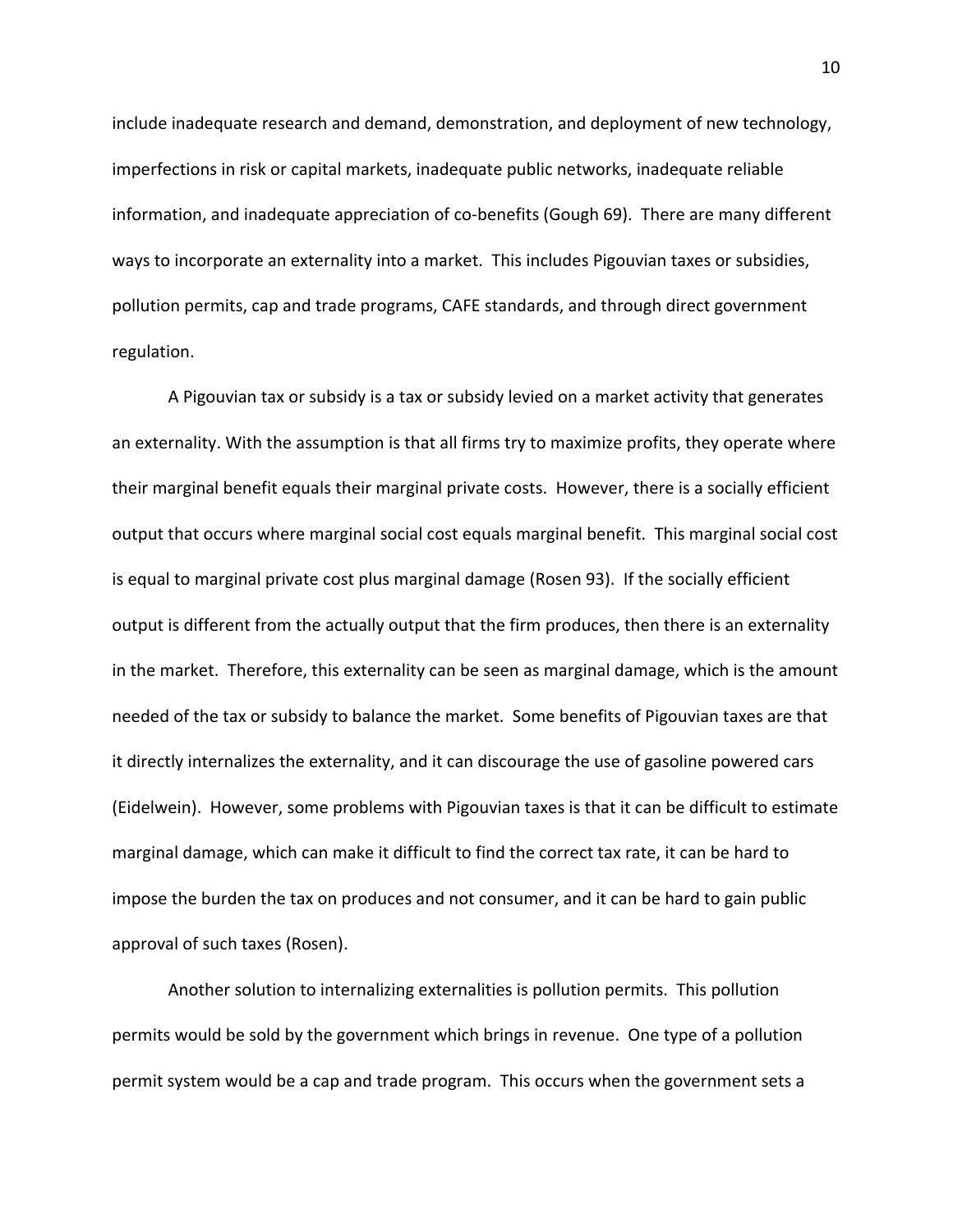pollution ceiling which prohibits the production of a pollution over a certain threshold. In order to pollute over this imposed threshold, a firm most purchase the ability to pollute from another firm. Some benefits of these systems include reducing the uncertainty of the level of production, it encourages cost-minimizing technology to obtain the standards, and it allows a firm the freedom to set a price per ton of the pollutant. However, some drawbacks are that the pollutant will still be produced, and firms will lobby heavily for less restrictions and the ability to pollute more.

CAFE standards are another form of internalizing externalities. CAFE standards require each auto manufacturer to produce a variety of cars and trucks that average a set number of miles per gallon. Some benefits of CAFE standards include better fuel-efficient vehicles which reduces the environmental costs of driving and it can lead to greater innovations, and it can lead to less money spent on fuel. However, high CAFE standards can have some cons, such as an increased price of a vehicle and increased congestion due to the lowering of the cost per mile of driving. This can actually promote congestion and can diminish your goal of eliminating the externality.

Another method of internalizing the externalities can come through direct government regulation. This is currently what is being done in China as they try to become the world's leader in environmental sustainability (Pennington). China has recently suspended the production of over 500 vehicle models that do not meet their fuel standards (Tabuchi). This ban is said to affect over 1% of the entire Chinese market. They are also the world's biggest supporter of electric vehicles with tremendous incentives for both producer and consumers for electric vehicles. The Chinese government is also issuing quotas for the number of automobiles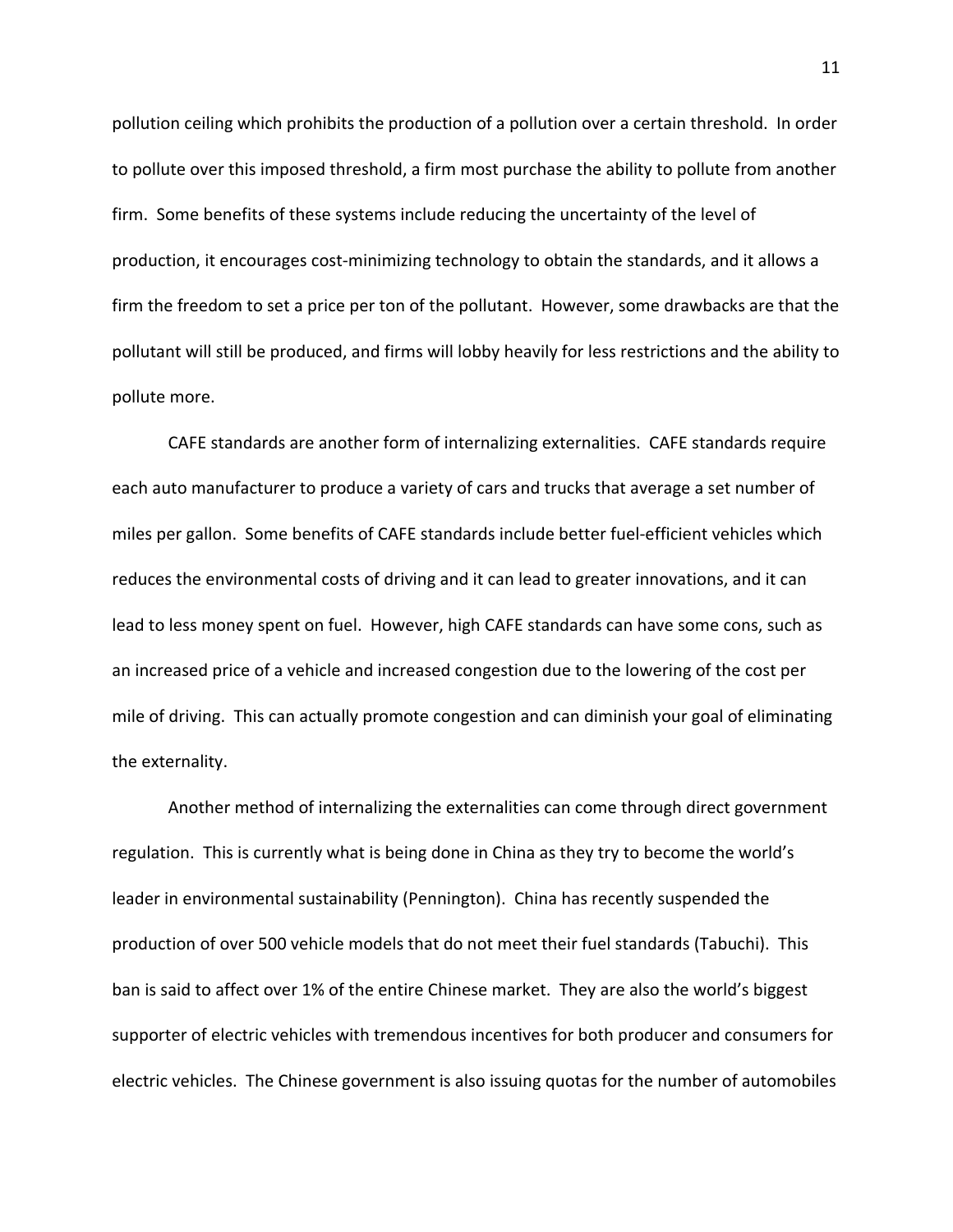that automakers must sell. These quotas include by 2025, one in five cars produced must be of alternative fuels, which would result in the sale of 300,000 electric vehicles per year (Bradsher). China is already the world's largest maker and seller of electric vehicles and this number is only going to rise if the Chinese stick to their plans. However, while China is trying to cut emissions by switching to electric vehicles, by relying largely on coal power this diminishes the amount of emissions that will be cut.

#### *How to Mainstream Electric Vehicles: A Comparison to the U.K.*

Now that the world is coming to grasp with the future effect of climate change many countries have announced plans to ban internal combustion engines and start an electric vehicle-based economy. These countries include China, India, France, Britain, Norway, Germany, Japan, South Korea, and Spain (Petroff). In order to do this, these countries will have to significantly invest in electric vehicle charging technology as well as technology to expand their grid. While the state of Massachusetts has some plans to increase the use of electric vehicles, such as the MoreEV program, the state is lacking in several areas in which it can learn from other countries, one country being the United Kingdom.

In the U.K. electric vehicle stocks have growth 100% per year since 2012 ("Charging Ahead"). The U.K. has also funded many incentives for purchasing electric vehicles and they have increased spending for charging stations. In the 2018 budget, the U.K. government has spent 400 million pounds towards a national charging network, 100 million pounds for grants to subsidize electric vehicles, and 40 million pounds for research into electric vehicles and charging stations. The Automated and Electric Vehicles Act 2018 set a numbered requirement of the amount of charging stations in an area to promote the purchasing of electric vehicles. Shell is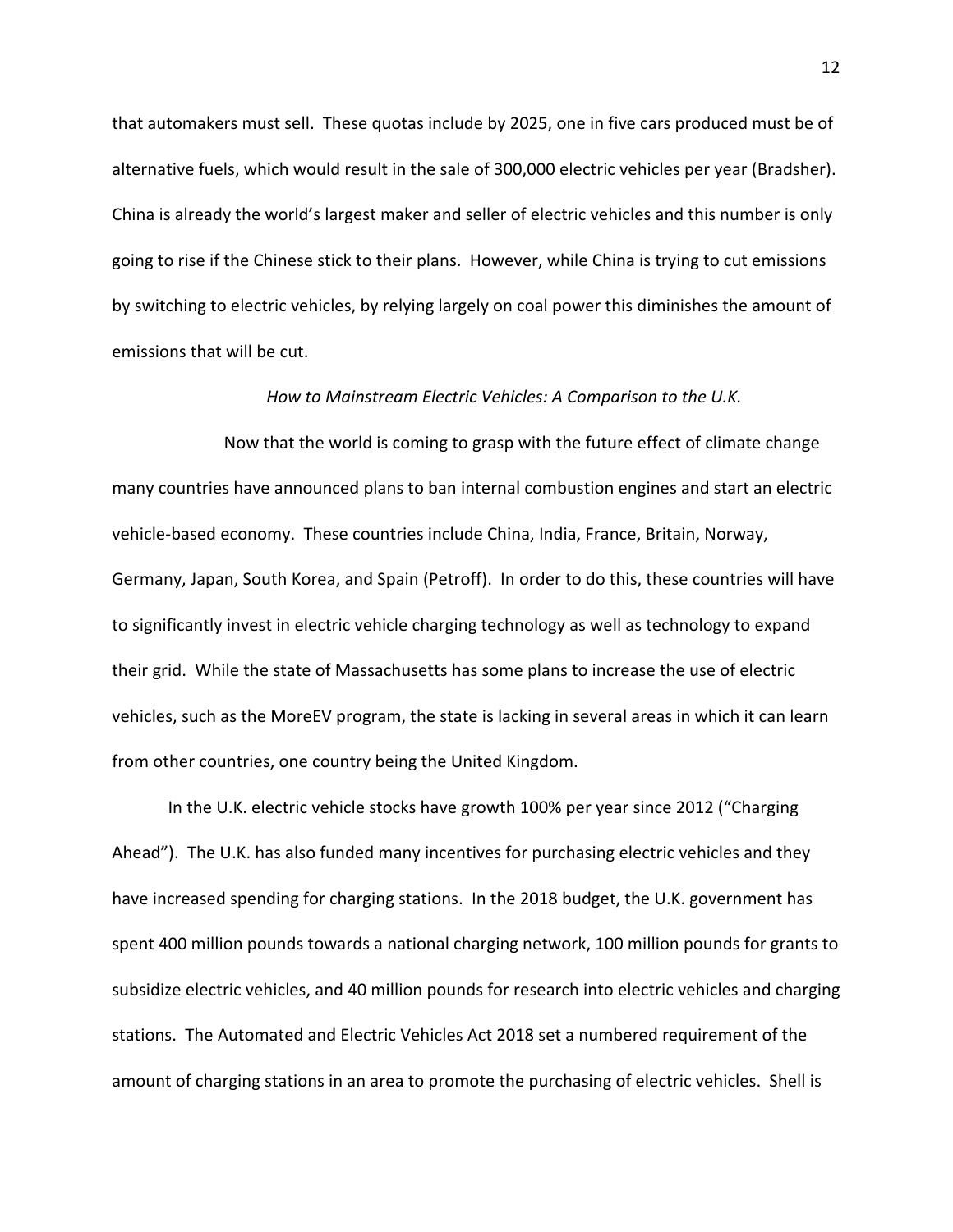also working with the U.K. to produce a new superfast highway charging network. The city of London is banning gas stations beginning in 2018. The U.K. government has decided to go with strict regulation as well as Pigouvian subsidies to spur interest in electric vehicles and to promote growth in the industry. However, the U.K. government has run into four main challenges. The first is the need for residential power grid reinforcement to make up for the increased electricity demand due to the use of electric vehicles. The second being the higher price of battery electric vehicles and the need to subsidize them so that it is cost-effective for consumers. The third is the need to support electric vehicle adoption rates by upscaling public charging infrastructure. And the fourth is the need to educate the public about the environmental benefits of electric vehicles. However, as long as the United Kingdom continues to invest and spend money on subsidizing electric vehicles, investing in charging station, and promoting research in the field, the U.K. should be well on there was to banning gasoline powered cars and becoming an electric vehicle-based economy. The state of Massachusetts could use a lot of the policies that the U.K. are implementing to mainstream electric vehicles. At this date, the main incentive to buy an electric vehicle in Massachusetts in the MOR-EV program. The MOR-EV program offers up to a \$2,500 rebate on purchasing electric vehicles ("MOR-EV"). While the state has invested some money in charging technology, if they want to become truly committed to an electric vehicle-based economy, the state need to further incentives electric vehicles and commit to building the charging infrastructure needed to support it

## *Policy Recommendations*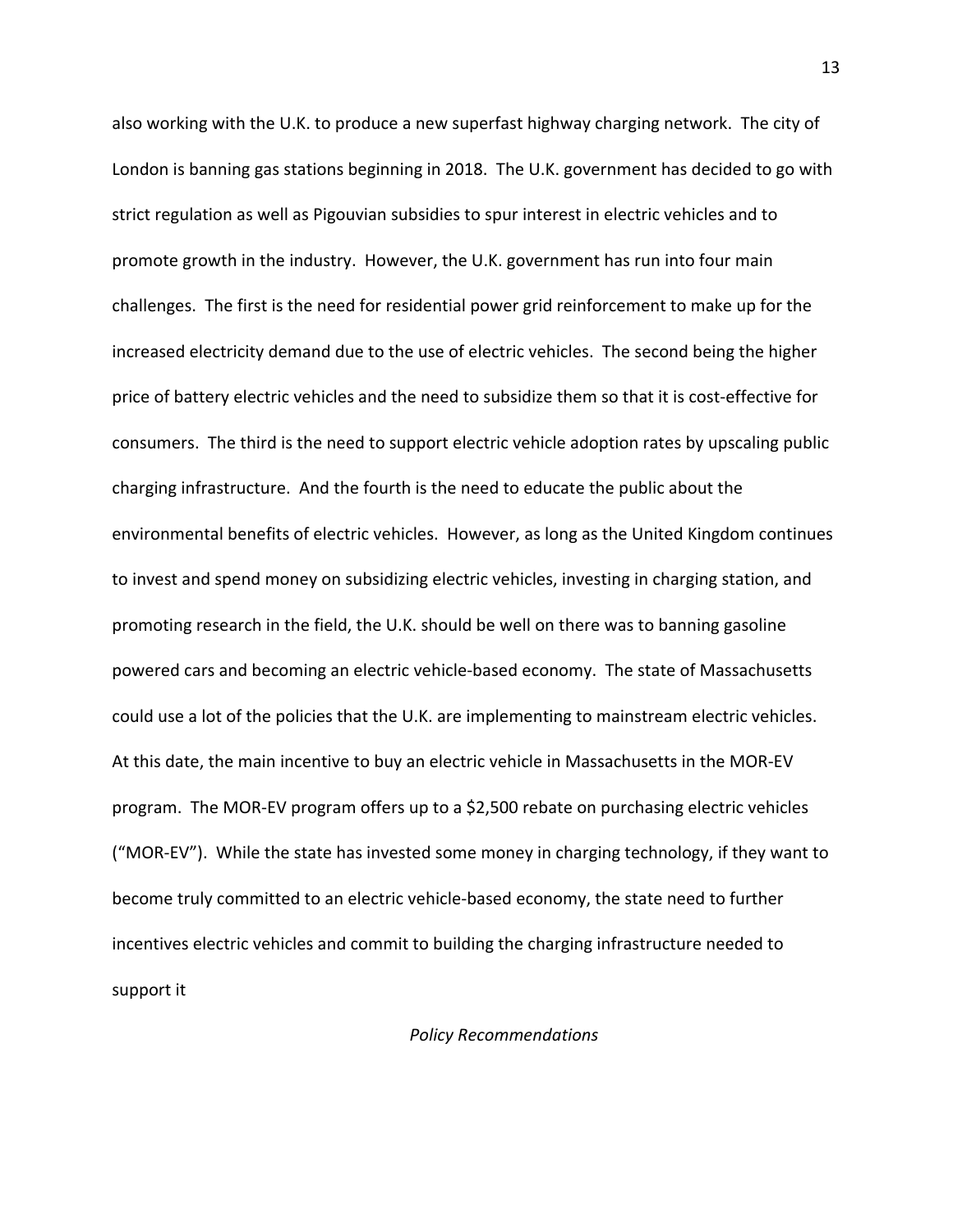In order to mainstream the use of electric vehicles, the state of Massachusetts will have to make some policy changes. Currently, the MOR-EV has been able to promote the usage of electric vehicles, but it does not do enough. In order to successfully implement electric vehicles, then need to achieve three pillars for environmental policy (Gough 126). The first policy solution would be to raise the price of carbon to internalize the externality. As has been shown, electric vehicles are cost-effective and cheaper when environmental costs are applied. While the government may not want to put a price on carbon for political reasons, the government is capable of subsidizing electric vehicles so that electric vehicles are cost effective not only in the long term but in the short term as well. The second pillar has to do with government intervention and public outrage. Like many countries have already done, the state of Massachusetts needs to set clear goals for electric vehicles and should ultimately ban gasoline powered engines. Other countries that have set such goals are working with corporations who give them cheaper access to new electric vehicle technologies. At the same time, the government should be doing pubic outreach promoting the use of electric vehicles. The government should be educating the public about the dangers of climate change and the dangers of emitting carbon into the atmosphere. This promotion can create a public backing for change and may make an idea such as a carbon tax a viable political option. The third pillar has to do with development. This calls for a significant investment by the government and a partnership with private sector organization into the production of electric vehicles with strategic public planning and implementation. This idea similar to the second pillar by calling for a significant investing into new technologies and creating a path of development for the future.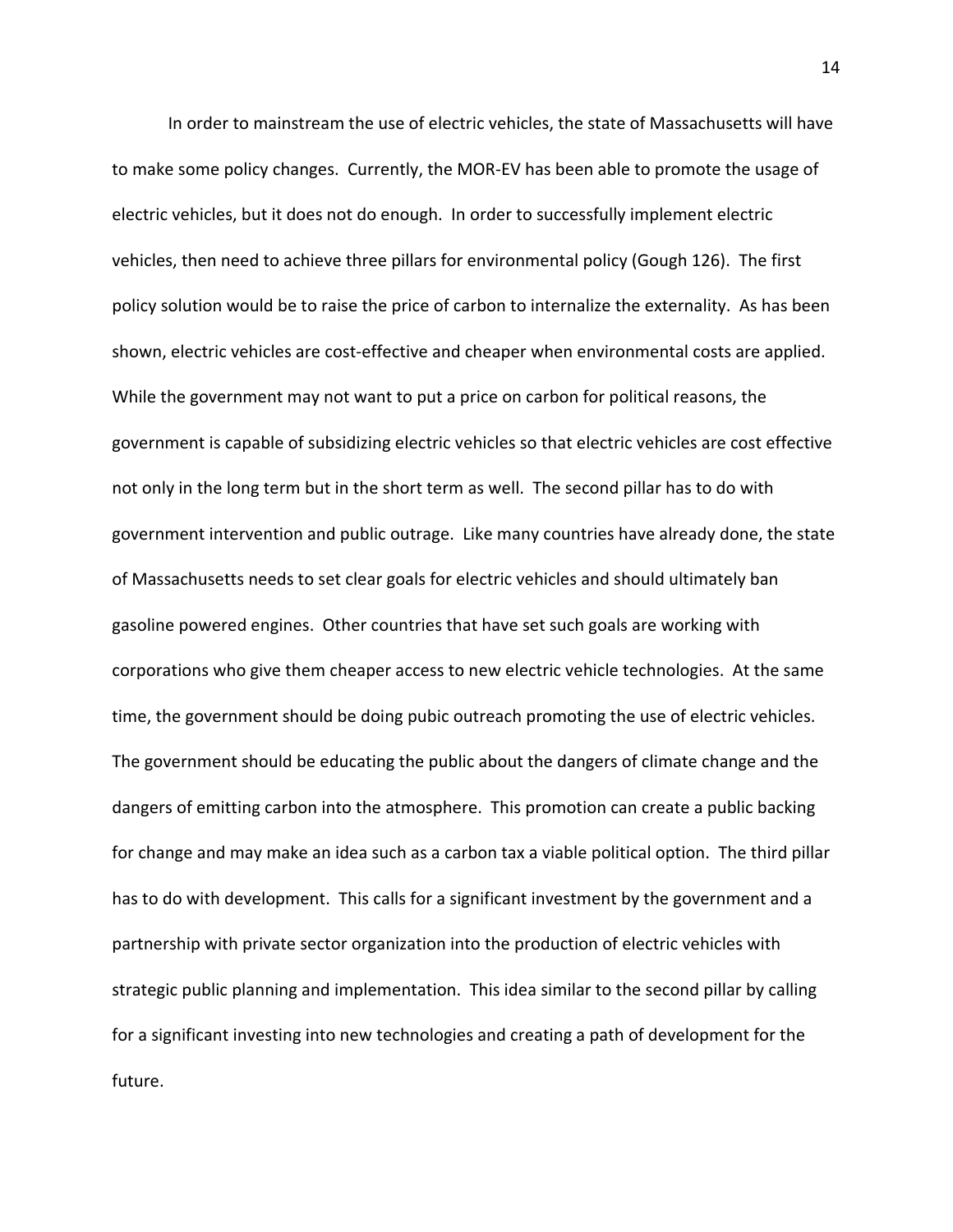#### *Conclusion*

In conclusion, electric vehicles were first introduced to the United States in the late 1800s and have seen their share of the market significantly rise and fall numerous times in their brief 100-year existence. However, with the dangers of climate change looming and more countries and people want to adopt clean technology and alternative forms of transportation, the market share of electric vehicles may only continue to rise. Based upon the research done by the AFLEET tool, hybrid and electric vehicles are cost effective when incorporating the negative externalities of emissions. The problem arises which is how to internalize these externalities. There are many potential solutions such as Pigouvian taxes or cap and trade programs, but they have one common program which is how much pollution is allowed or how large is the externality. Without knowing those numbers, it can be hard to successfully implement such policies. However, many countries are ignoring these types of policies and going with more of a hands-on approach by banning internal combustion engines and investing in electric vehicles. For Massachusetts, the best policy would be a mix of the two. An electric vehicle subsidy so it is cost effective in the present coupled with a strategic plan to implement electric vehicles with significant investment in infrastructure with set goals and priorities could mainstream electric vehicles in Massachusetts.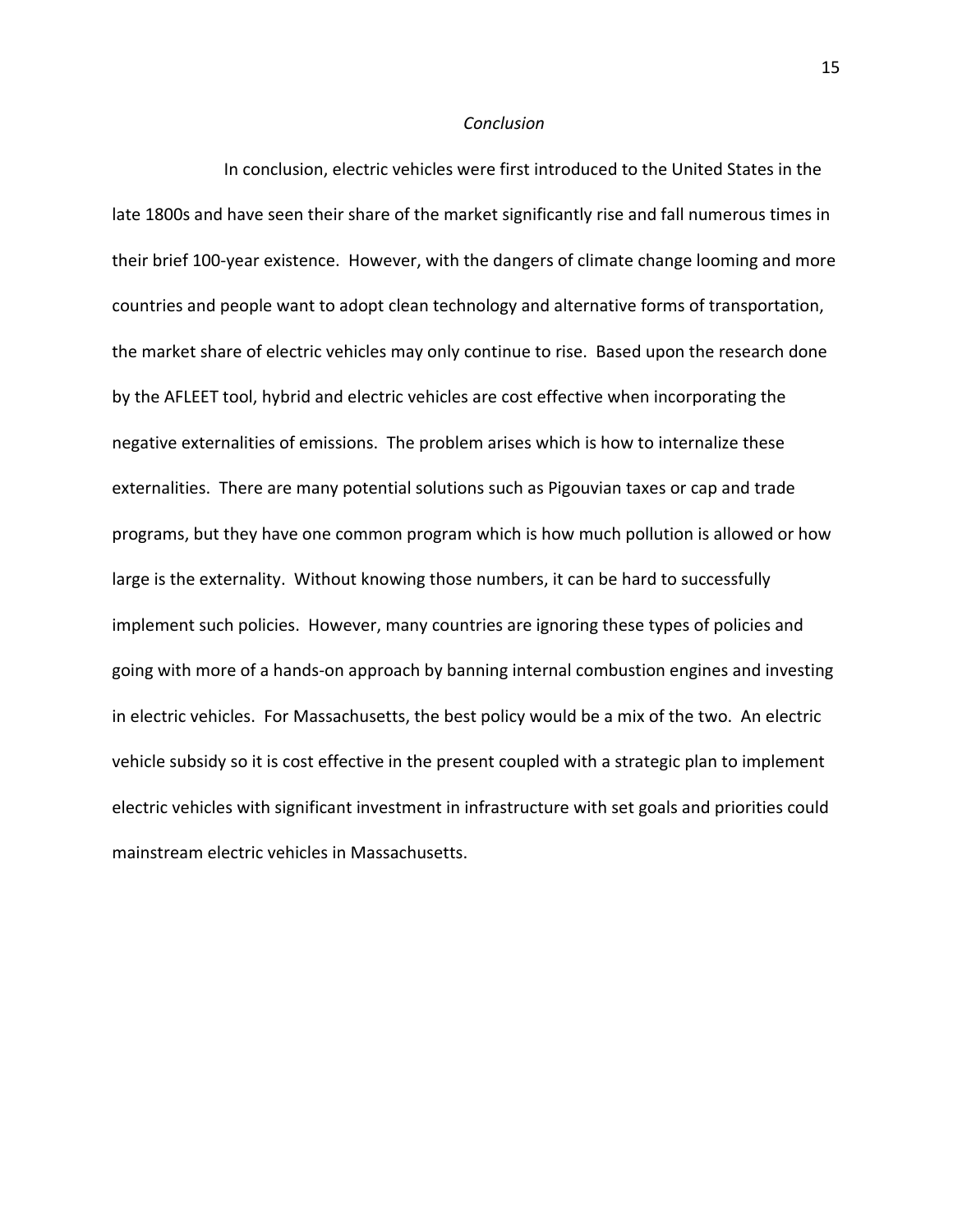### Work Cited

"Alternative Fuels Data Center." *U.S. Department of Energy*, 2018. Web.

Acutt, Melinda. "Modelling greenhouse gas emissions from cars in Great Britain."

*Transportation Planning and Technology*, 19:3-4, 1996. Web.

Bradsher, Keith. "China Hastens the World Toward an Electric-Car Future." *The New York Times*, 9 Oct 2017. Web.

Brennan, John. "Battery Electric Vehicles vs. Internal Combustion Engine Vehicles." *Arthur D. Little*, Nov 2016. Web.

- "Charging Ahead! The need to upscale UK electric vehicle charging infrastructure." *PWC.uk*, Apr 2016. Web.
- Chua, Wan Ying, "Why do people buy hybrid cars?" *University of Western Australia, Perth,* 13 Aug 2010. Web.
- Cunningham, Nicolas. "EVs to make up third of market in 2040, e-buses to dominate end 2020s." *Energypost.eu*, 28 May 2018. Web.
- DeNyse, Gavin, "How Can We Get There? The role of government and business in creating a sustainable world giving a market economy." *MIT.edu*, May 2000. Web.
- Eidelwein, Fabricio, et. al, "Internalization of environmental externalities: Development of a method for elaborating the statement of economic and environmental results." *Science Direct,* 1 Jan 2018. Web.

"GREET Model." *U.S. Department of Energy*, 2018. Web.

Heck, Thomas, et. al "Externalities of Energy: Extension of Accounting Framework and Policy Applications." *ExternE,* 15 Jul 2005. Web.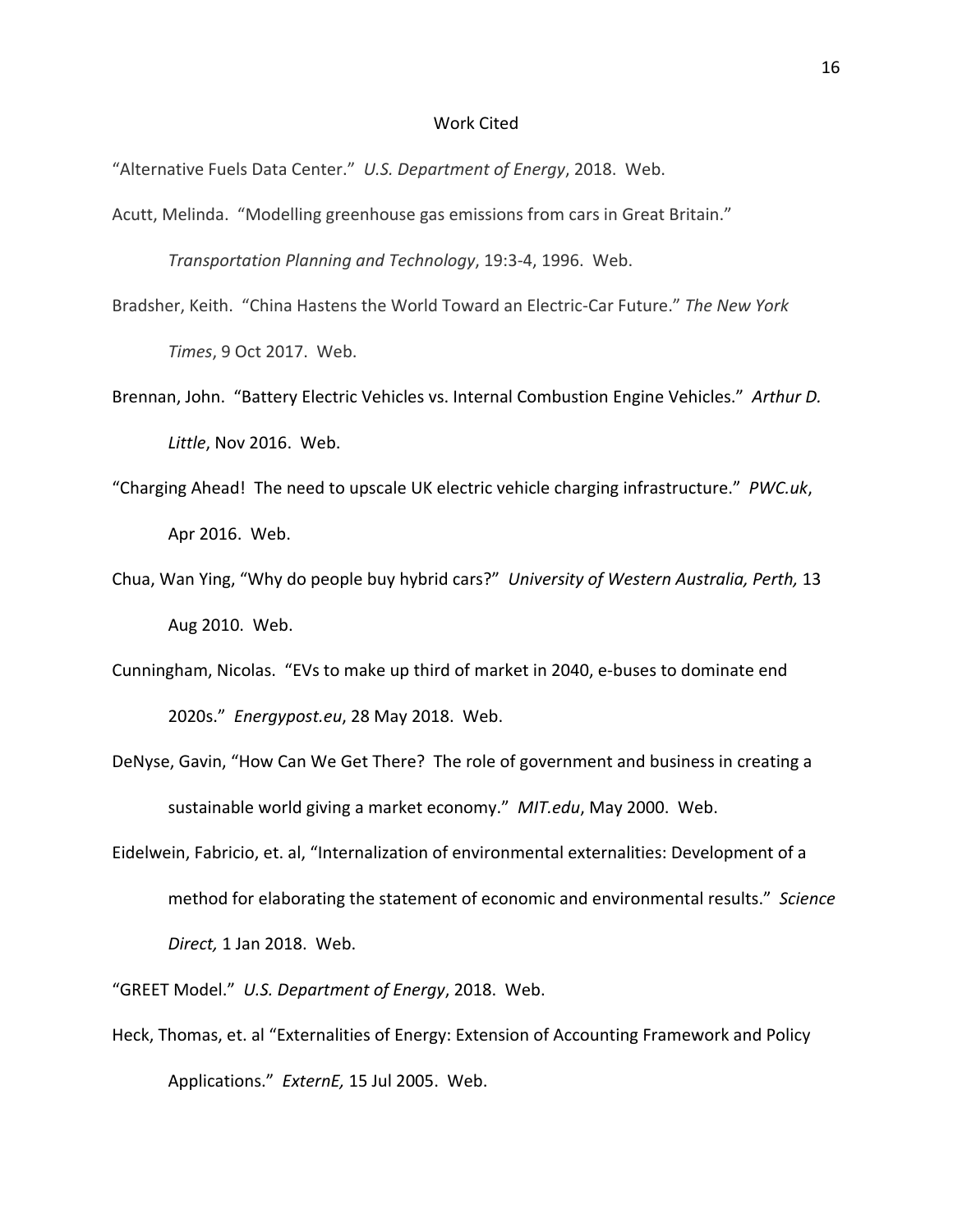Hoyer, Karl. "The history of alternative fuels in transportation: The case of electric and hybrid cars." *Science Direct*, June 2008. Web.

Lin, Cynthia, et. al. "The Optimal Gas Tax for California." *Energy Policy*, 37:12, Dec 2009. Web.

"Massachusetts Electricity Profile 2016." *U.S. Energy Information Administration*, 25 Jan 2018.

Web.

Massachusetts Retail Gasoline and Diesel Fuel Prices." *Mass.gov*, 25 Sep 2018. Web.

Matthew, Pennington. "Trump's exit from Paris agreement could open door for China to lead on climate change." PBS Newshour, 2017 NewsHour Productions, LLC, 1 June 2017.

Mitropoulos, Lambros, et. al. "Total Cost of Ownership and Externalities of Conversional,

Hybrid, and Electric Vehicles." *Science Direct*, May 2016. Web.

"MOR-EV." *Massachusetts Department of Energy Resources*, 2017. Web.

Owen, Anthony. "Externalities and Subsidies: The Economics of Hydrogen-based

Transportation Technologies." *University of New South Wales, Sydney*, 2005. Web. Petroff, Alanna. "These countries want to ban gas and diesel cars." *CNN*, 11 Sep 2017. Web Power Profiler." *U.S. Environmental Protection Agency*, 24 Jan 2017. Web.

"Reasons Why Electric Vehicles Are Becoming Popular." *EV Connect*, 2 June 2017. Web.

Rosen, Harvey S. *Public Finance*, 7th ed., McGraw Hill 2005. Print.

Roth, Ian, et. al. "Incorporating Externalities into a Full Cost Approach to Electric Power Generation Life-Cycle Costing." *Energy*, 29:12-15, Oct-Dec 2004. Web.

Sortomme, Eric. "Optimal Charging Stations for Unidirectional Vehicle-to-Grid." *IEEE Transactions on Smart Grid*, 2:1, Mar 2011. Web.